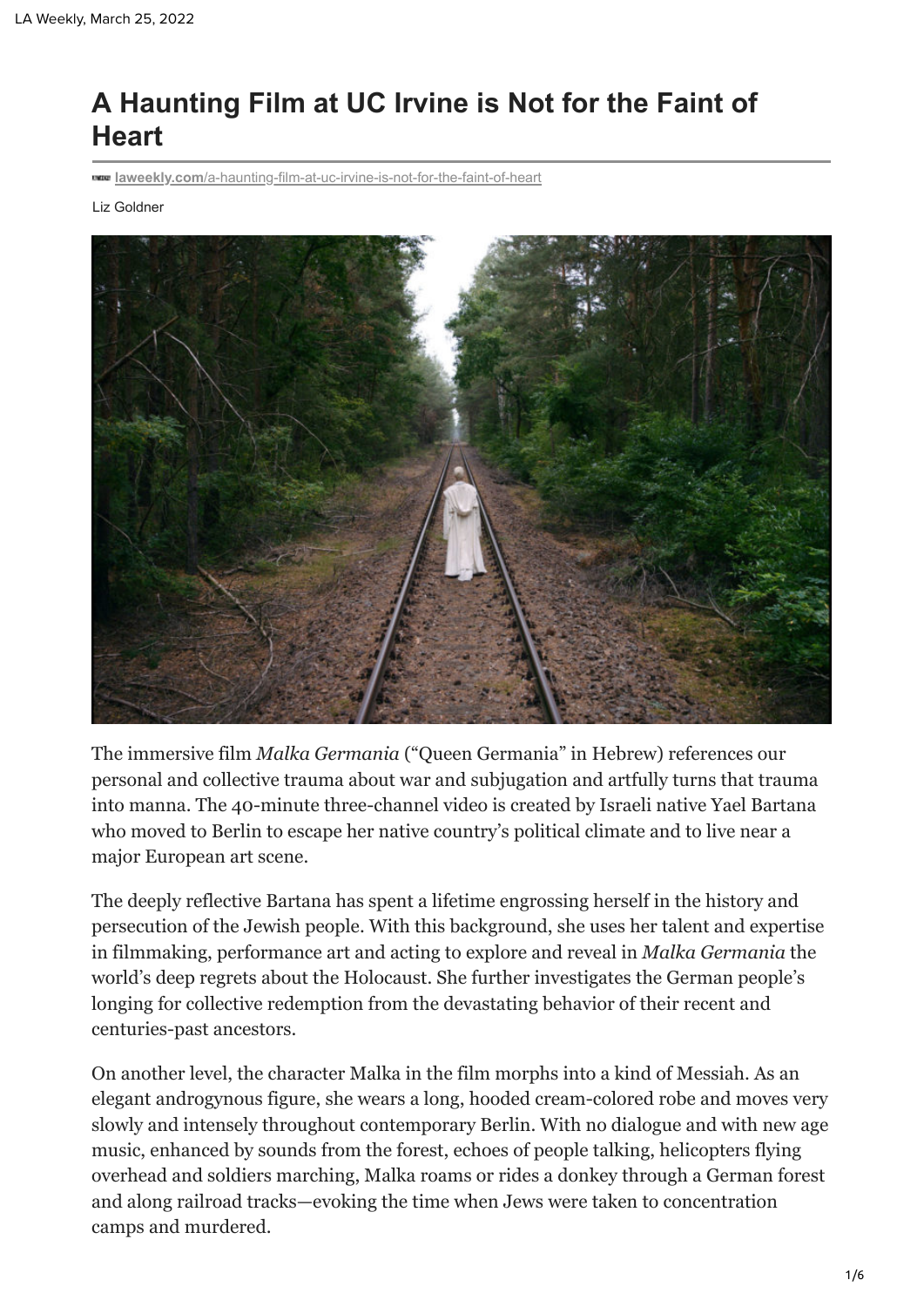

Yael Bartana: Malka Germania installation view at UC Irvine (Photo by Yubo Dong | ofstudio)

Malka also roams near historic and political landmarks, including the Brandenburg Gate, the Berlin Victory Column, Wannsee, and the Tempelhof Airfield, sometimes accompanied by a gentle camel, whose demeanor and movements echo hers.

Many other characters inhabit this mesmerizing film, which is a fever dream according to Juli Carson, UCI Professor of Art, curator and gallery director. Carson, who has lived in war-torn countries, adds that with Russia's recent invasion of Ukraine, *Malka Germania* is even more relevant and important today.

The film further compels the viewer to look within oneself to the history of fellow humans being persecuted and even becoming predators. It then becomes a Jungian journey for those willing to examine their personal and family histories as metaphors for and reflections of the larger world's legacy of war and domination. Or as the saying goes, "The personal is political."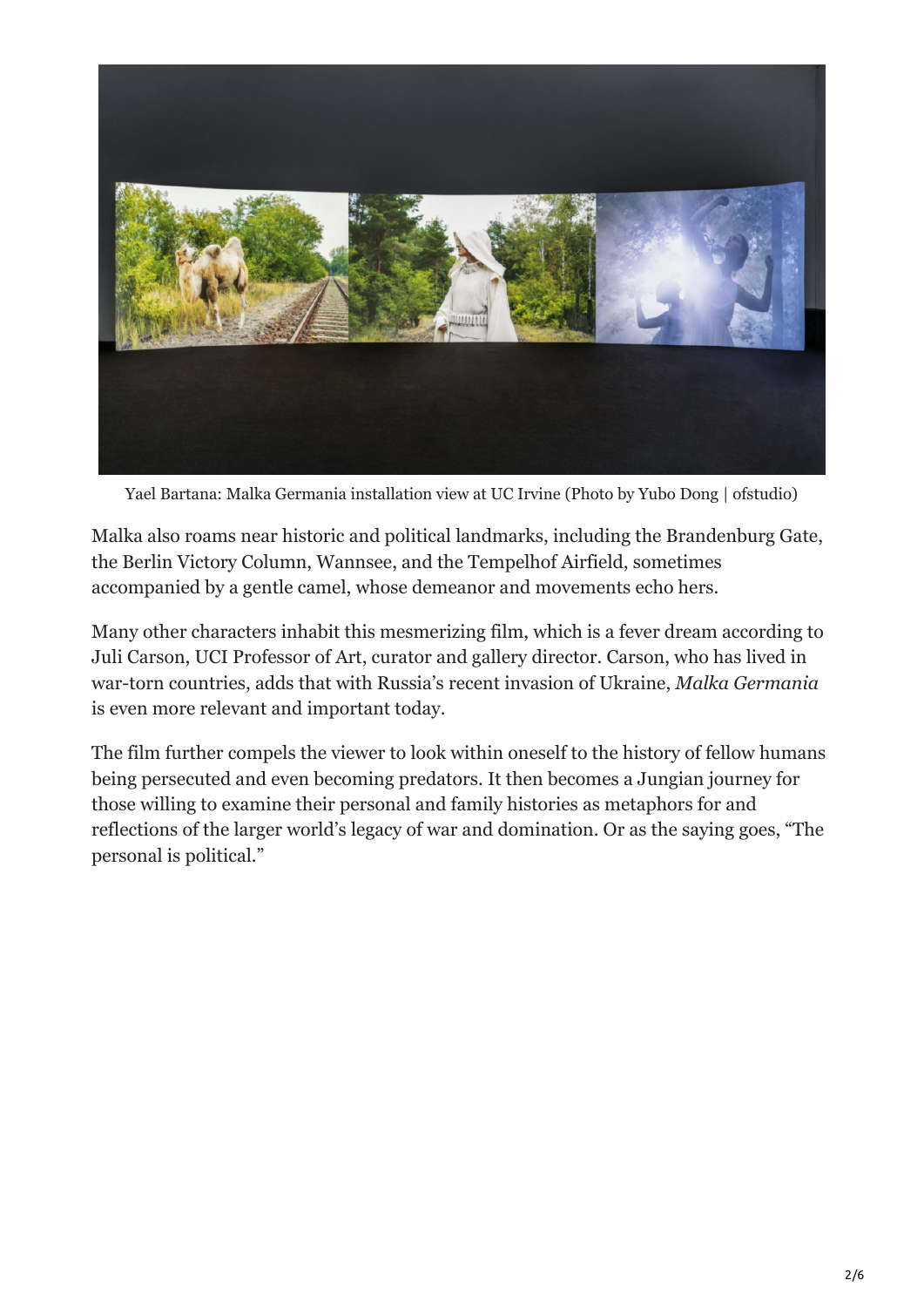

Yael Bartana: Malka Germania installation view at UC Irvine (Photo by Yubo Dong | ofstudio)

As the catalog for the film explains, "Malka realizes that she has a certain power, and she will use it, for Malka was and will remain someone who more than anyone is aware of the injustices of the city, of its history and its people…And because of the passion burning within her, she knows that from now on things will change as a result of her arrival."

The catalog continues, "In a psychotherapeutic approach, Bartana brings the city's traumas out of their shadows of the collective subconscious quite literally into the light of the video screen…We as curators together with Yael Bartana propose to engage with art utilizing the dialectic and polyphonic methodology of Talmudic tradition, to ask questions instead of waiting for answers, and to follow in art's lead of creating nuance, ambiguities, alternatives and complexities."

*Malka Germania*, which was previously shown as part of Bartana's 2020 exhibition "Redemption Now" at the Jewish Museum Berlin, is not a violent art piece. With its gentle allegorical aspects and with scenes slowly segueing from one to the other, the film can affect viewers in a more subliminal way, urging us to recall images of persecution depicted in the media over decades, in history courses and perhaps from our own lives.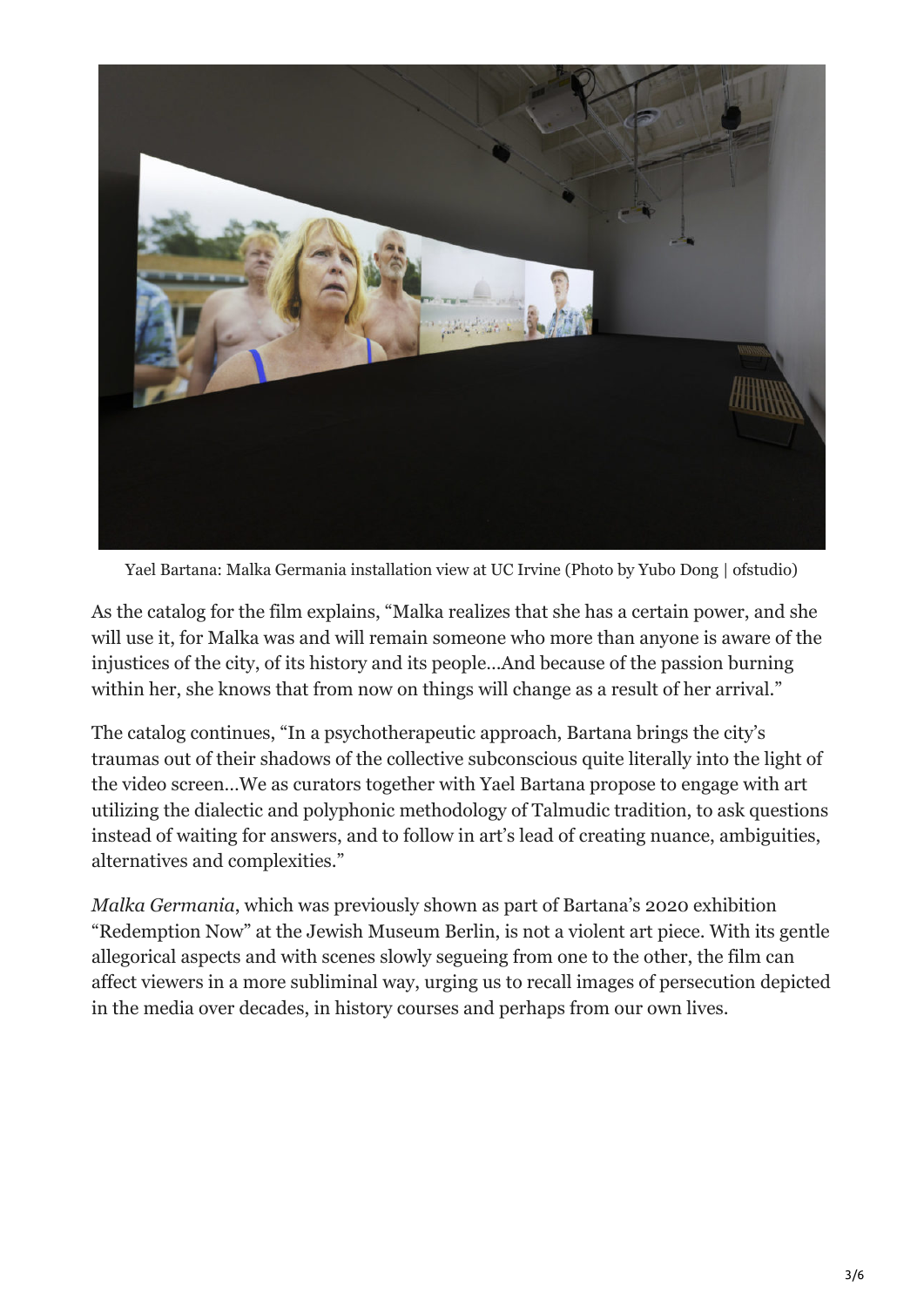

Yael Bartana: Malka Germania installation view at UC Irvine (Photo by Yubo Dong | ofstudio)

Watching the film can further plunge viewers into the darker aspects of our collective unconscious if we're willing to go there. As Jewish Museum Berlin curators Shelley Harten and Gregor H. Lersch remarked, the film flushes Berlin's "fears, dreams, repressed traumata and memories onto the surface."

Characters in the film's scenes include soldiers of the Israeli Defense Forces marching, beautiful female dancers from eras gone by with arms reaching for the sky, athletic young men wearing shorts and T-shirts, running through the city and countryside, evoking Hitler Youth, as well as an old-fashioned European organ grinder and a man blowing into a shofar (a ram's horn trumpet used in Jewish religious services).

There are several scenes of Nordic-looking blonde-haired sunbathers, men and women of all ages and beautiful children relaxing, playing, conversing, building sandcastles and riding in small pleasure boats along the lakes in the Wannsee area of Berlin. As the sunbathers relax, helicopters fly overhead. Wannsee is further significant as it was the site of the Wannsee Conference of senior Nazi officials, held in 1942, to implement the Final Solution or the deportation to Concentration Camps and ultimate murder of millions of Jews.

Interspersed throughout the film, young yarmulke-clad men, Orthodox Jews, walk through Berlin carrying street signs with Hebrew letters. They stop at German street signs, replacing them with the Hebrew ones. The underlying intention is to rewrite the history of Germany; to provoke "the transfer of the city from the stewardship of Berliner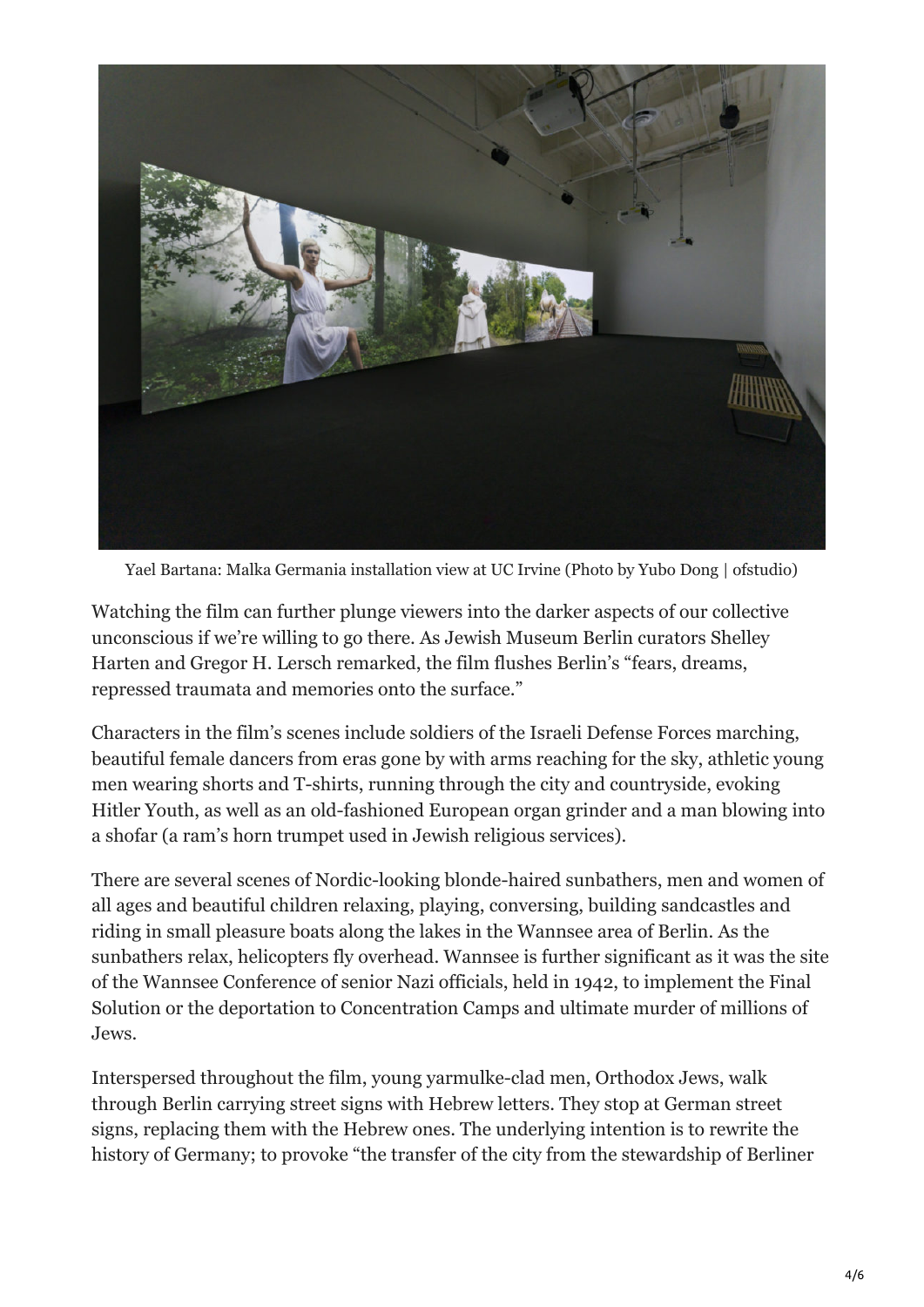to the Jewish Diaspora," as curator Carson wrote; and to consider what Berlin would be like today if Israeli soldiers, rather than the Red Army units, liberated the city from the Nazis.



Yael Bartana: Malka Germania installation view at UC Irvine (Photo by Yubo Dong | ofstudio)

The film's final scenes include several relics of Nordic Germania — beer steins, plates and sculptural busts — being tossed from apartment windows and shattering on the city streets, as elderly couples survey the devastation from their own windows. These images symbolize the collective German desire to eradicate their barbaric history.

Another concluding scene is of a computer-animated, mirage-like image depicting a Nazi giant "Hall of the People" rising from a Wannsee lake. This structure is based on Nazi architect Albert Speer's design to be constructed following Germany's victory in World War II. The model appears like the lost city of Atlantis, created by Plato around 360 B.C. as a fable about the consequences of corruption and arrogance.

The film's final scene reveals hordes of Berliners, now turned into emigrants, carrying suitcases, walking along the railroad tracks, leaving the city for good, as Malka looks on approvingly. The suggested message is that Malka the Messiah has cleansed Berlin of its horrifying history.

*Malka Germania* is pure fantasy. Yet its execution and cinematography, along with its carefully chosen and edited scenes, including those of "Aryan" young men, transitioning into scenes with Israeli Defense Forces and Orthodox Jews, can reach into our collective unconscious, while invoking the depravity of war and conquest. The film is not for the faint of heart or spirit; yet its message is vitally important for the times we live in.